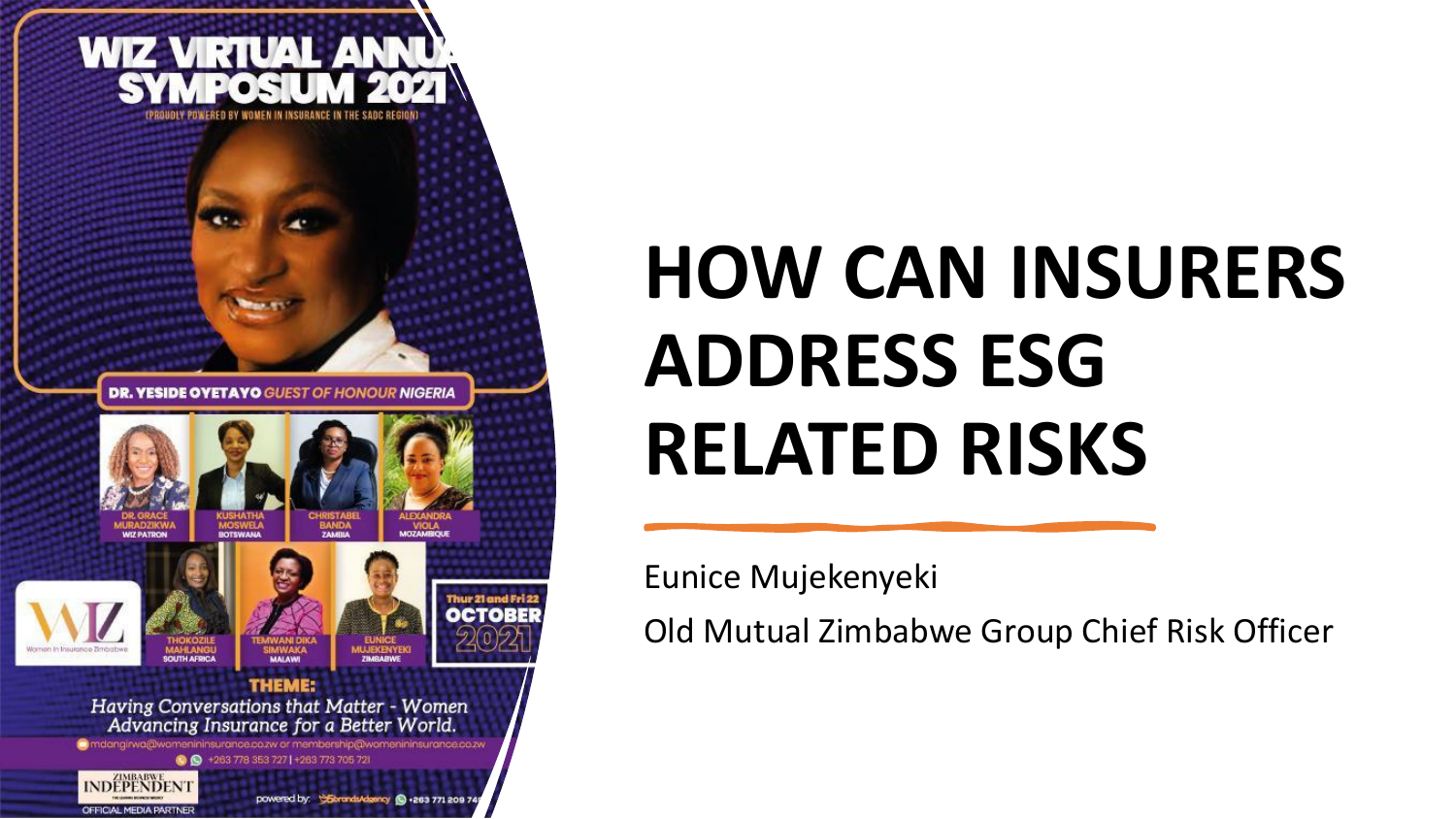

### PRESENTATION OUTLINE

#### BACKGROUND & WORLD TRENDS

#### BEST PRACTICE GUIDANCE

#### ESG RISKS & RESPONSES

#### RECOMMENDATIONS FOR INSURERS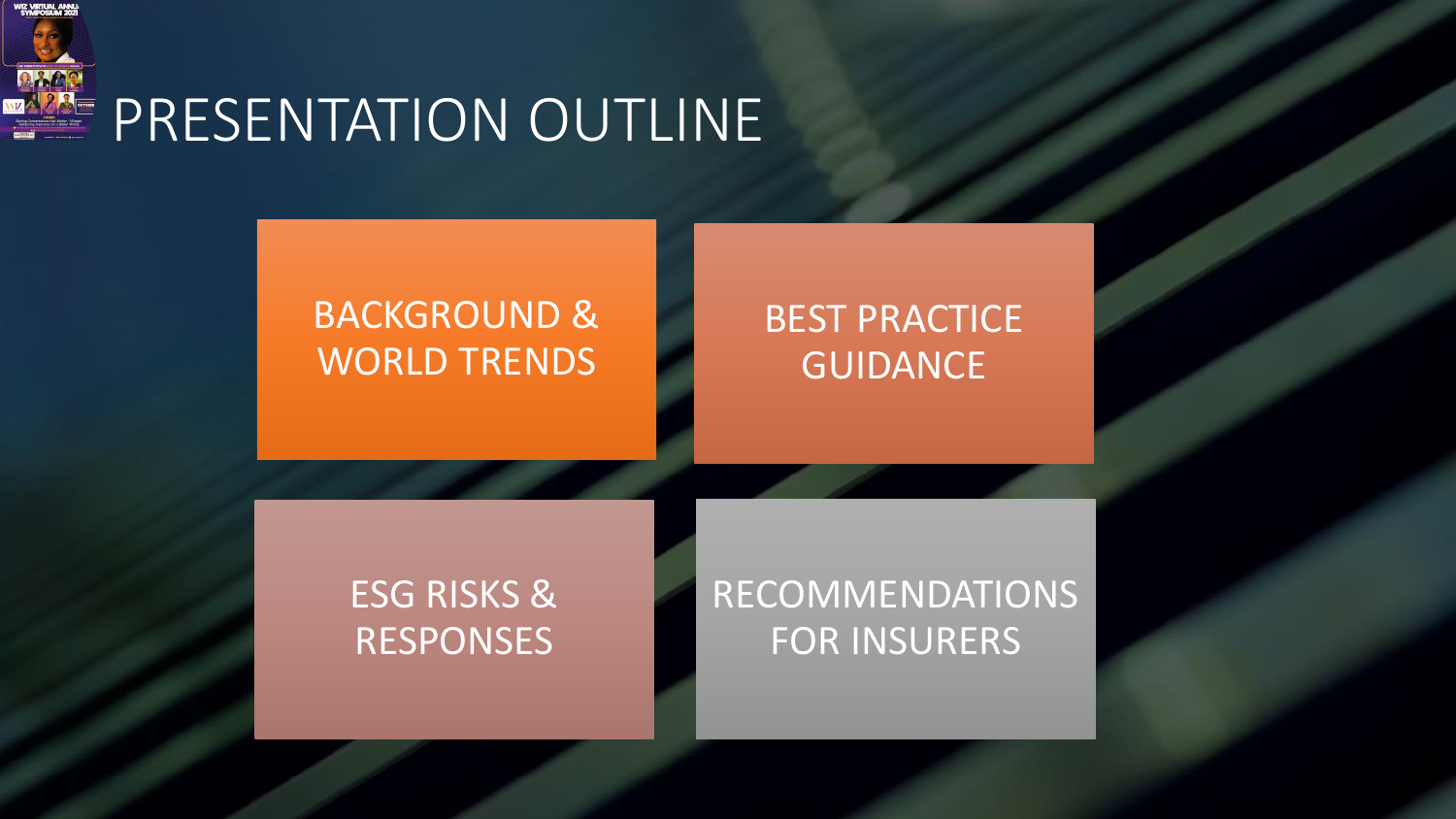

## BACKGROUND & WORLD TRENDS

Environmental, Social & Governance – Increasing Prominence

Businesses are environmentally and socially conscious, plus sound corporate governance principles.

Asset Management & Banking Sectors - Leaders

ESG Investing, Green Investments, ESG Lending, ESG Scoring

Politically - Green Parties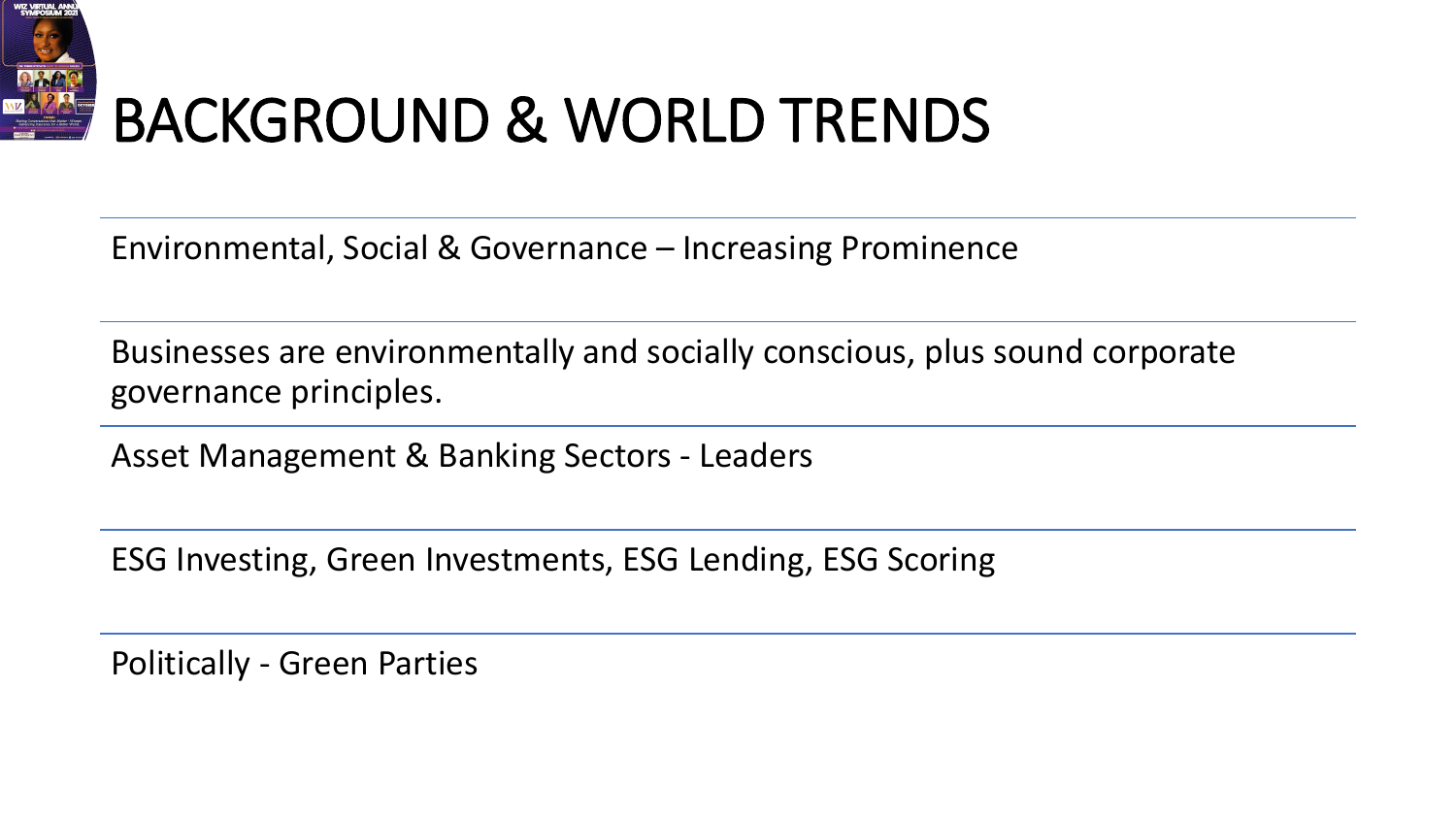

## BACKGROUND & WORLD TRENDS

Academic Qualifications - CFA Institute Certificate in ESG Investing, Bachelor's Degrees in Environmental Finance, International Association for Sustainable Economy (standard setting body for all ESG professionals globally)

Reduced financing of projects involving environmentally damaging activities.

The Industrial and Commercial Bank of China in June 2021 said it will not go ahead with financing a US\$1.2 billion Coal Power Plant in Zimbabwe in favour of clean energy like solar and wind power.

World is going green - Insurance Sector????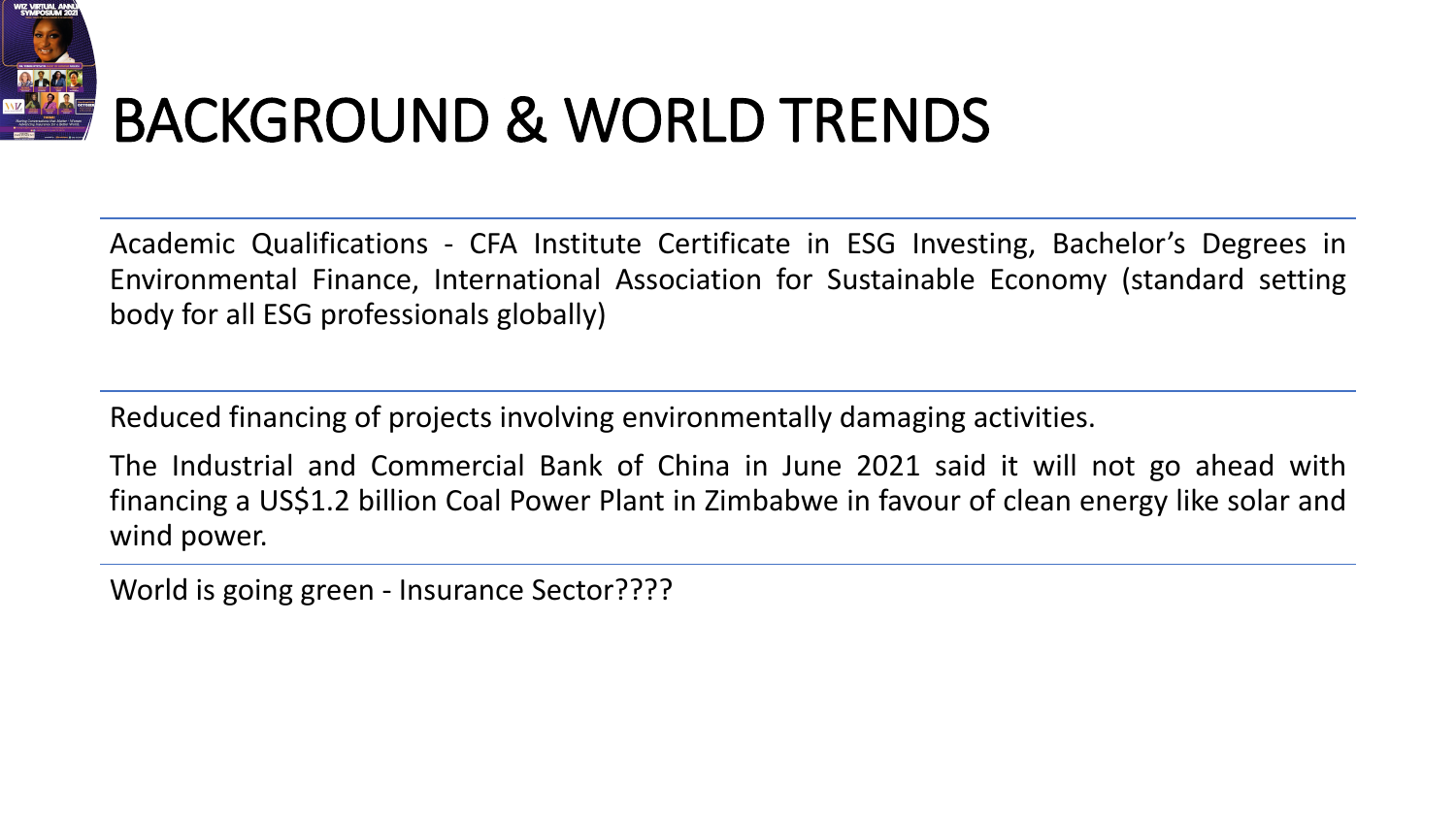

### BEST PRACTICE ESG GUIDANCE

World Economic Forum,

Sustainability Accounting Standards Board (SASB),

Global Reporting Initiative

Task Force on Climate-related Financial Disclosures (TCFD)

September 2020, WEF White Paper on ESG practices.

Four pillars aligned to the Sustainable Development Goals (SDGs):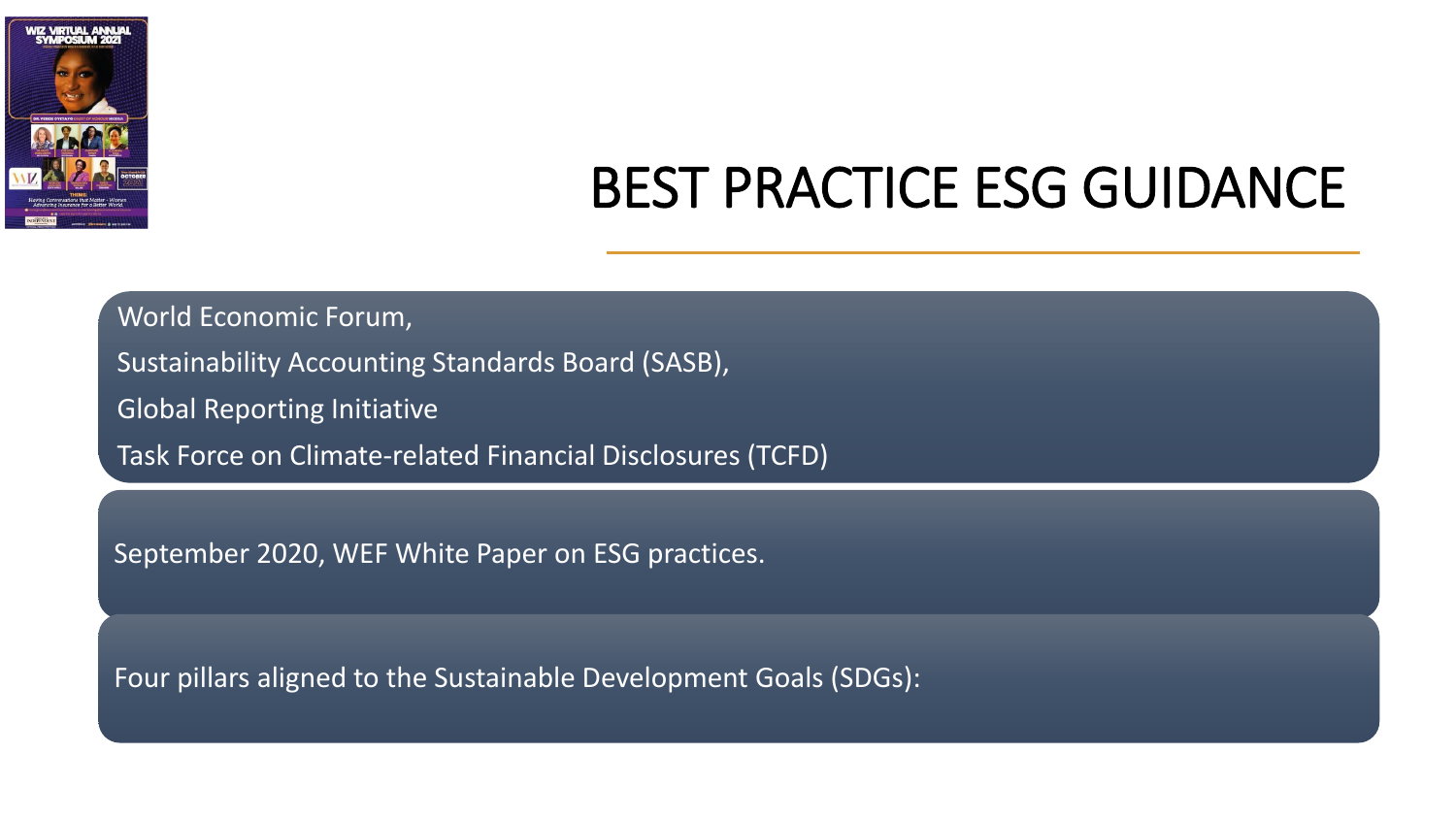

## BEST PRACTICE ESG GUIDANCE Cont'd….

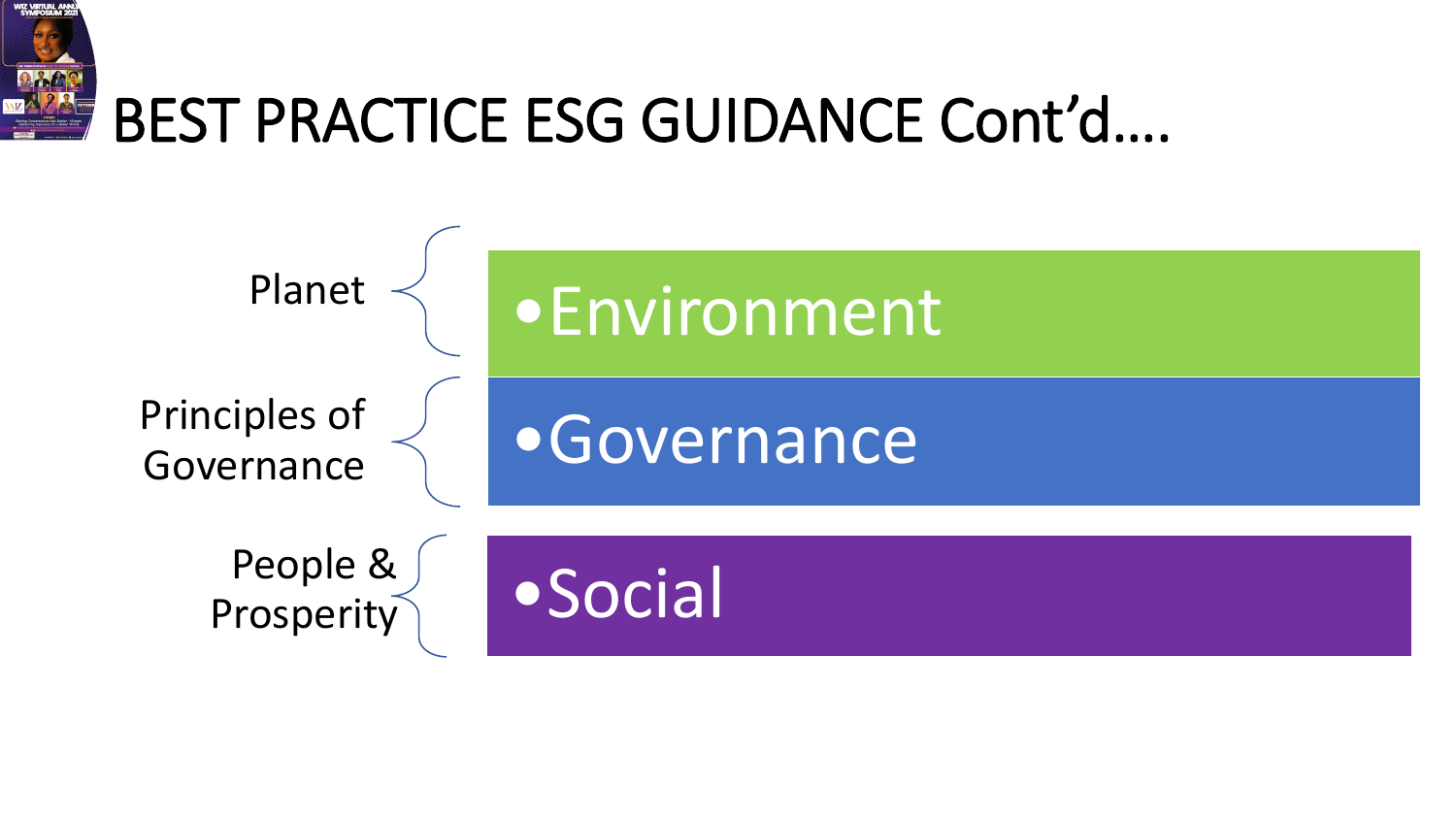

# ESG RISKS - Planet (E)

#### **Planet – Considerations & Risks Planet – Insurer's Response**

- 1. Environmental concerns
	- Pollution
	- nature loss
- 2. Climate Change Risk
	- Adverse Weather Events Increased Weather Related Claims, Loss of Investment Assets
	- Transition Risk policy risk, new laws Carbon Tax, Climate Change Bill
- 3. Reputational Risk Only funders of environmentally damaging projects.

- Investments in environmentally friendly projects
- Managing carbon footprint, greenhouse gas emissions, land use sensitivity
- Reduce Printing
- Customers & Suppliers ESG compliant
- Climate Change Risk Management Policy
	- Risk transfer to Reinsurers
	- Climate Change Projects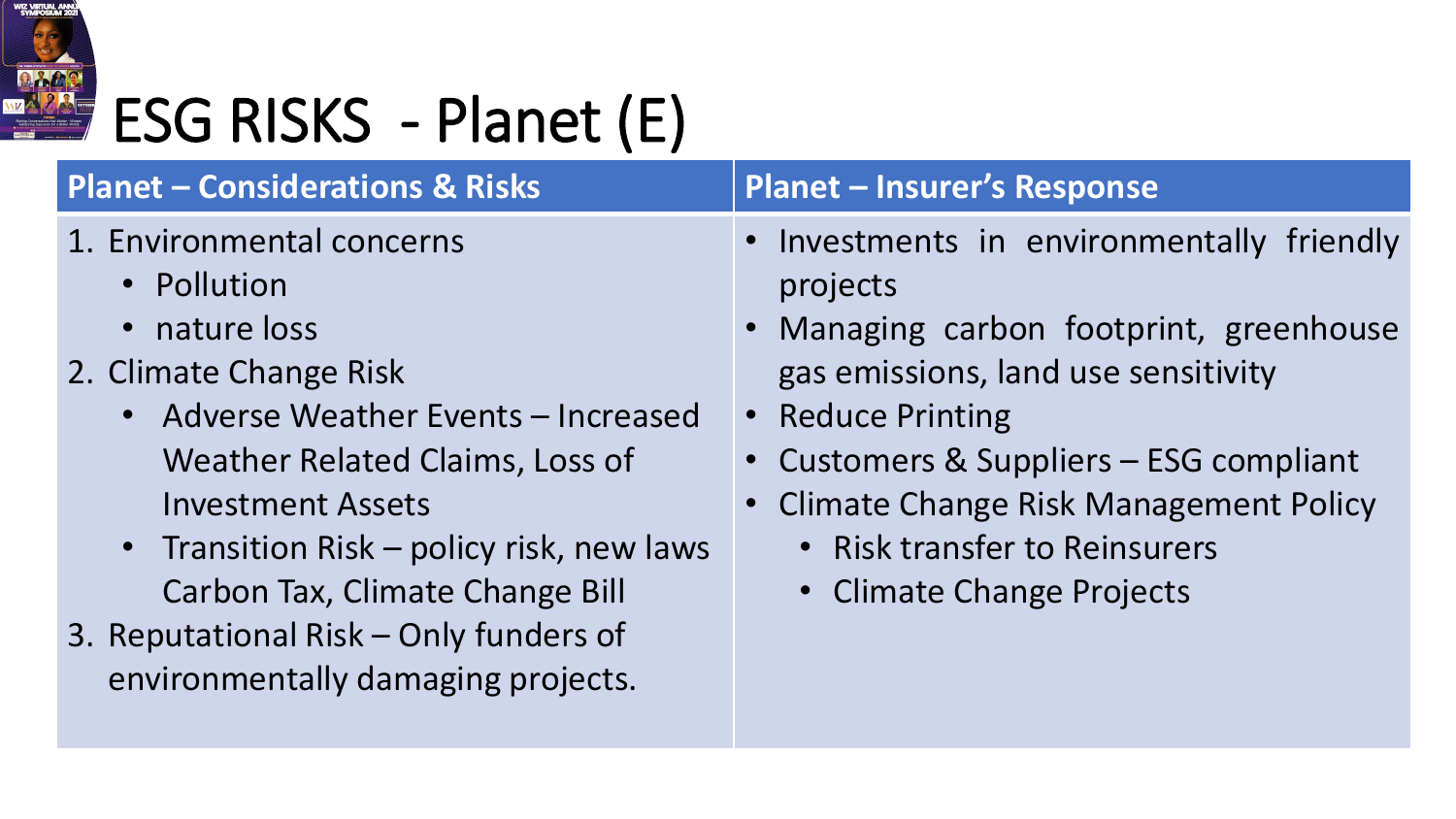

## ESG RISKS - Planet (E) Insurer's Response

#### **Planet – Metrics**

1.Green Investments Target 2.Carbon Footprint Target – reduce greenhouse emissions, use of fossil fuel powered cars and generators – Replace with Electric Cars, Solar Power Back Up Arrangements 3.Green Buildings 4.Responsible Education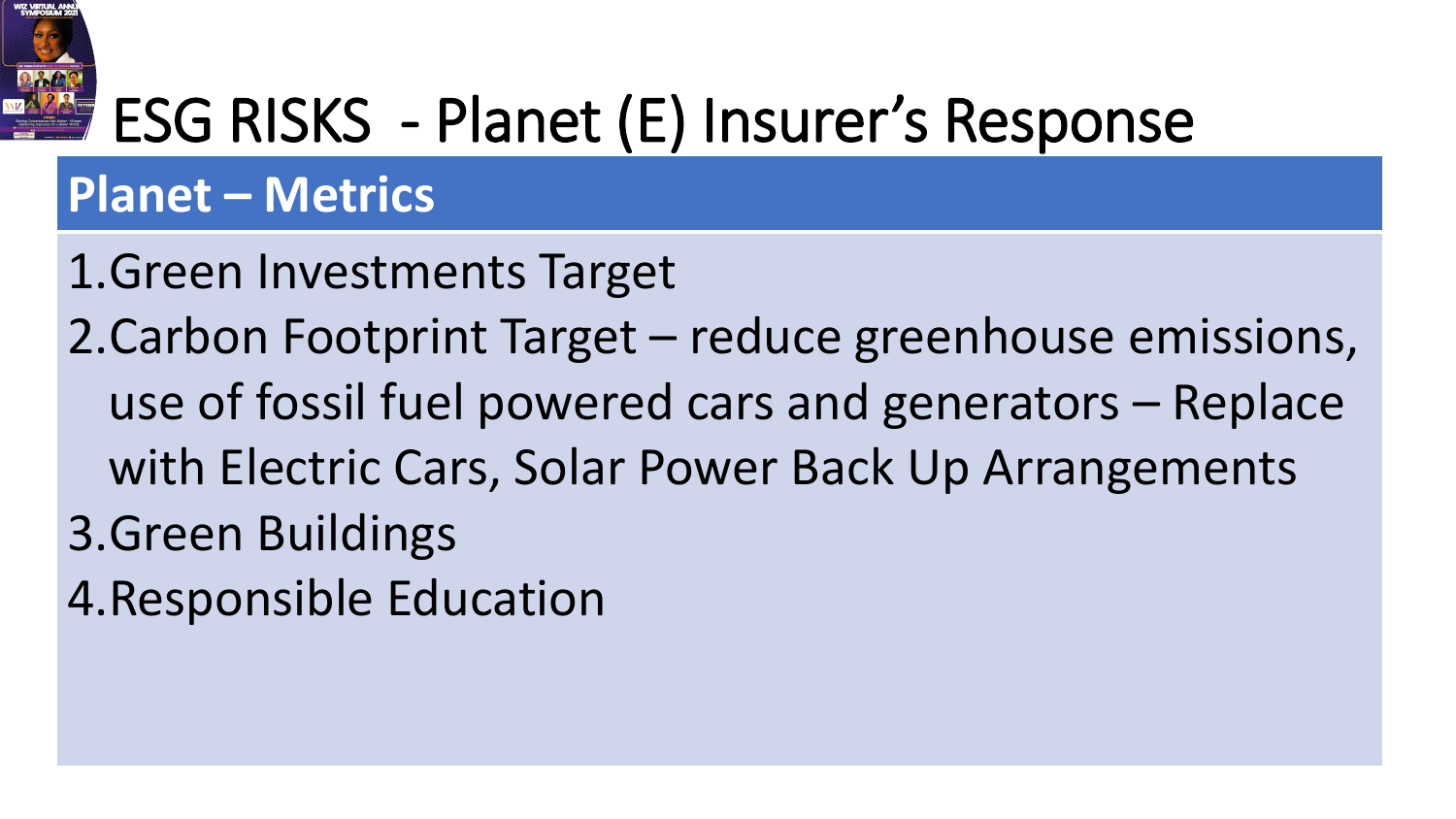

# ESG RISKS - People (S)

**People – Considerations & Risks People – Insurer's Response**

- 1. Dignity and Equality Staff 1. Workforce Diversity and inclusion Turnover Risk by age group, gender and
- 2. Health and Well-being ethnicity, Litigation
- 3. Skills for the future Future-3. Health and safety of employees Unfit
- 4. Diversity Risk
- Employee Health & Safety Risk, 2. Pay equality i.e. women to men, minor to major ethnic groups
	-
	- 4. Training for future skills
	- 5. Incidents of child, forced or compulsory labour tracking for suppliers and customer.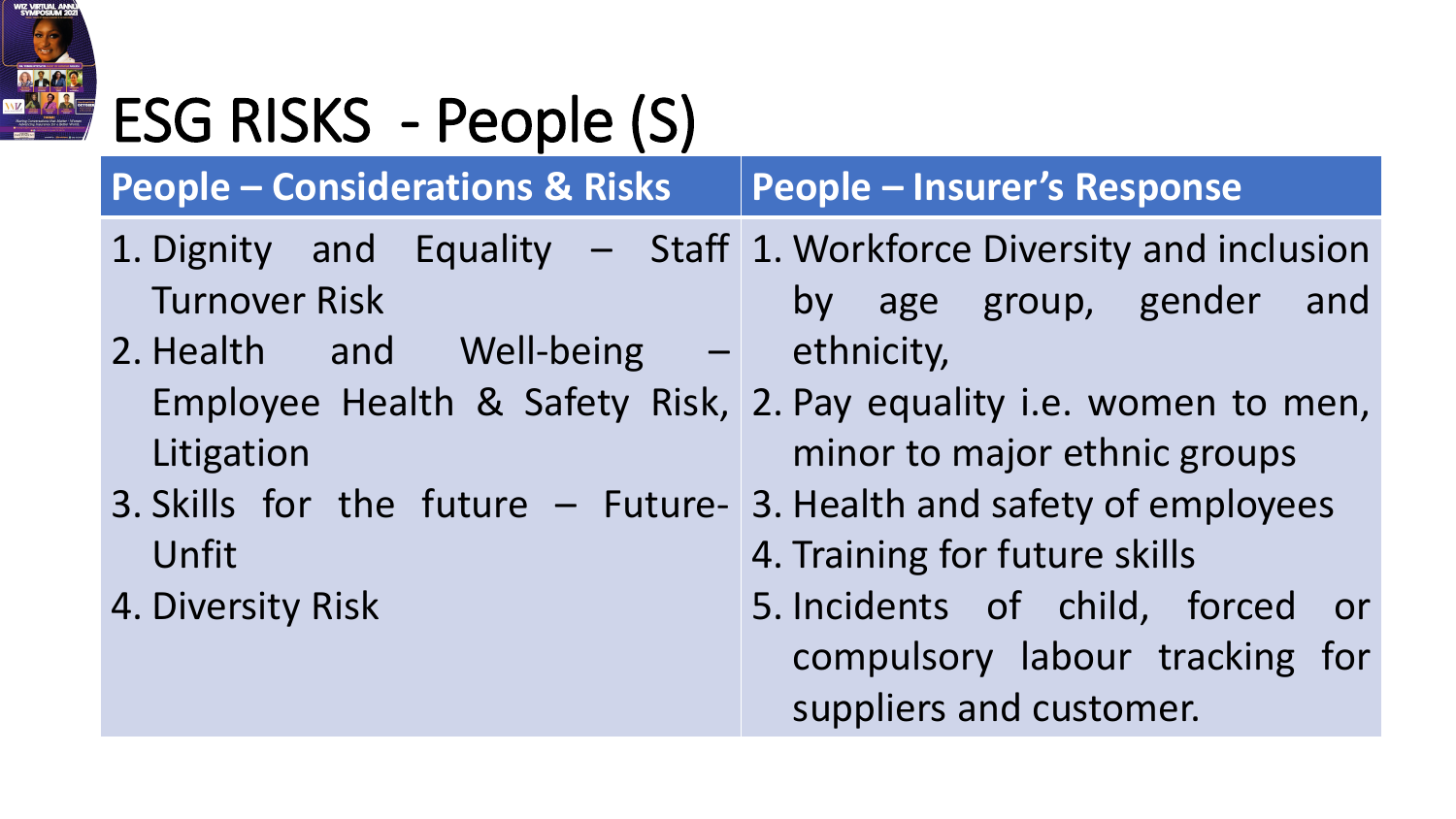

## ESG RISKS - People (S) Insurer's Response

#### **People – Metrics**

1.Diversity Targets – age, gender, race 2.Safety Practices & Targets - Workplace Injuries 3.Staff Turnover Ratio 4.Future Skills Training Budget & Actual Spend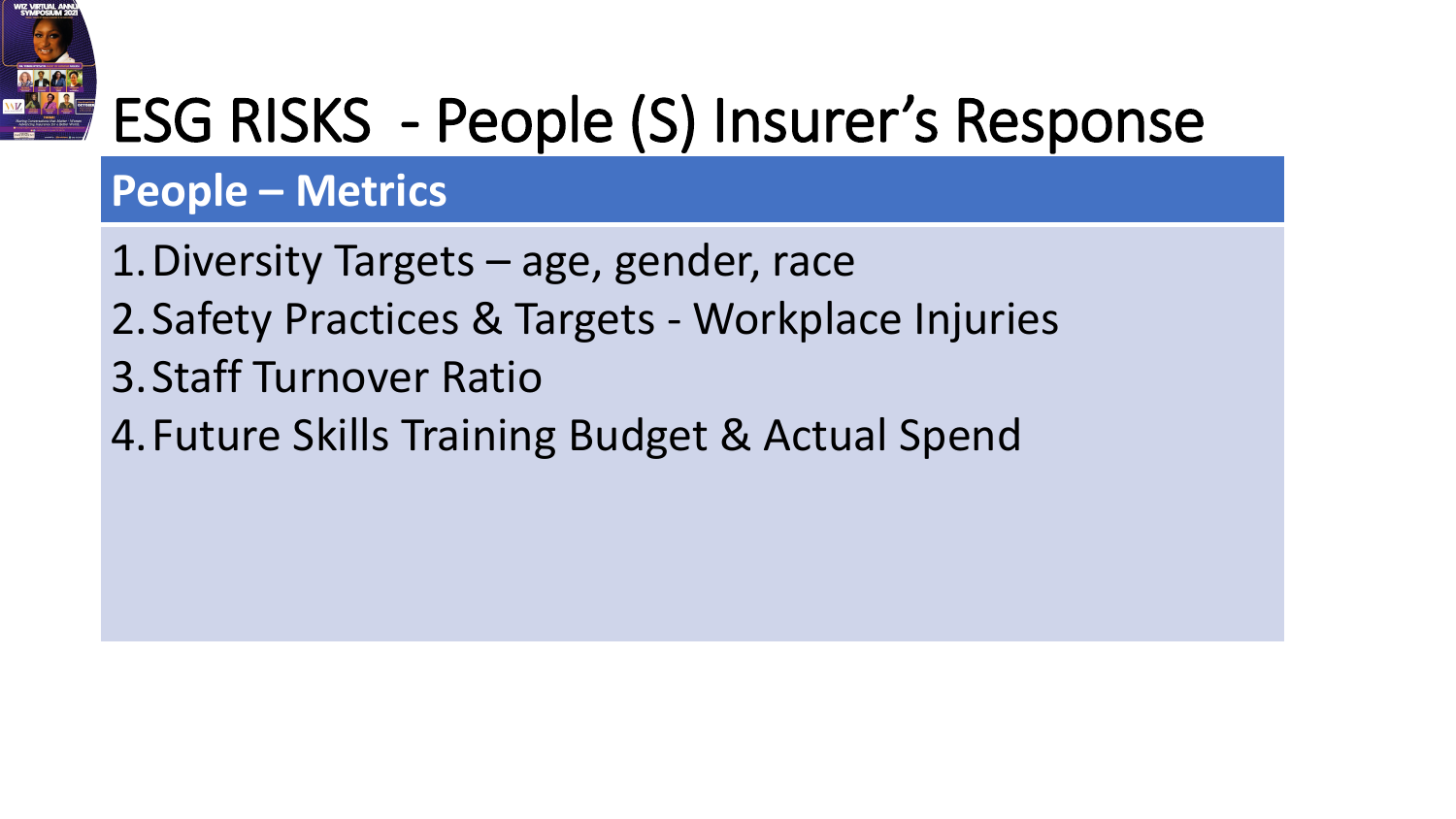

## ESG RISKS - Prosperity (S)

**Prosperity – Considerations & Risks** 

#### **Responsible to the Communities**

- 1. End poverty and inequality
- 2. Decent employment, sustainable livelihoods, and access to financial services for all people,
- 3. Innovation and transforming business models to create shared value,
- 4. Investments in sustainable and resilient infrastructure
- 5. Shared prosperity and equitable growth

Main Risk - economic challenges, high poverty levels, reduced demand for products and services leading to Social Unrest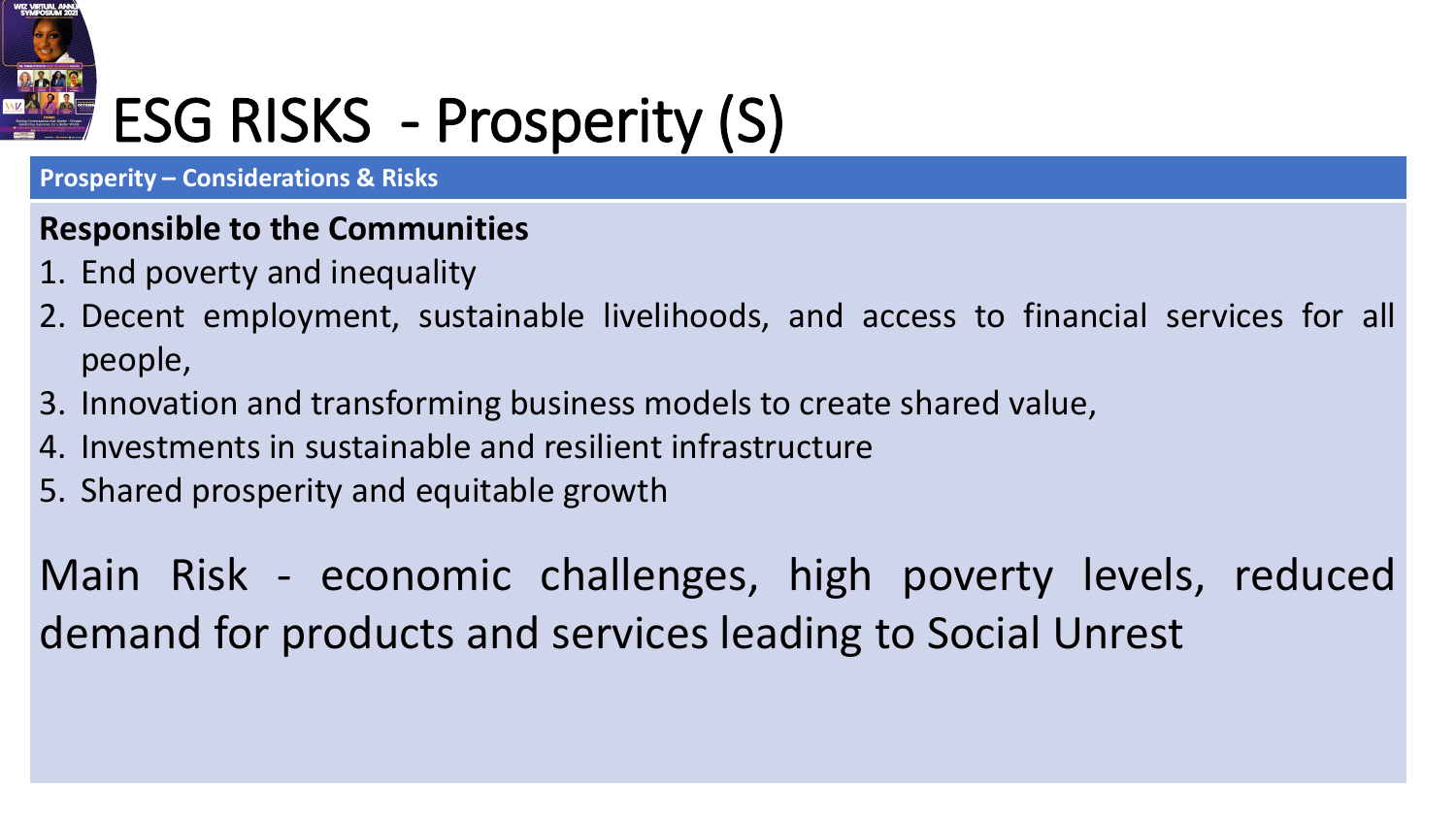

# ESG RISKS - Prosperity (S) Insurer's Response

**Prosperity – Insurer's Response (Actions)**

**Prosperity – Insurer's Response (Metrics)**

- 1. Enhance prosperity within market and the environment 1. Employment and wealth generation
- 2. Innovation and risk mitigation sustainable development economic growth.
- 3. Strong stakeholder relationships
- Absolute number and rate of employment (new hires),
- 2. Innovation of better products and services - Total costs related to research and development, number of new products and services introduced per reporting period,
	- 3. Community and social vitality -Total tax paid, number of CSR initiatives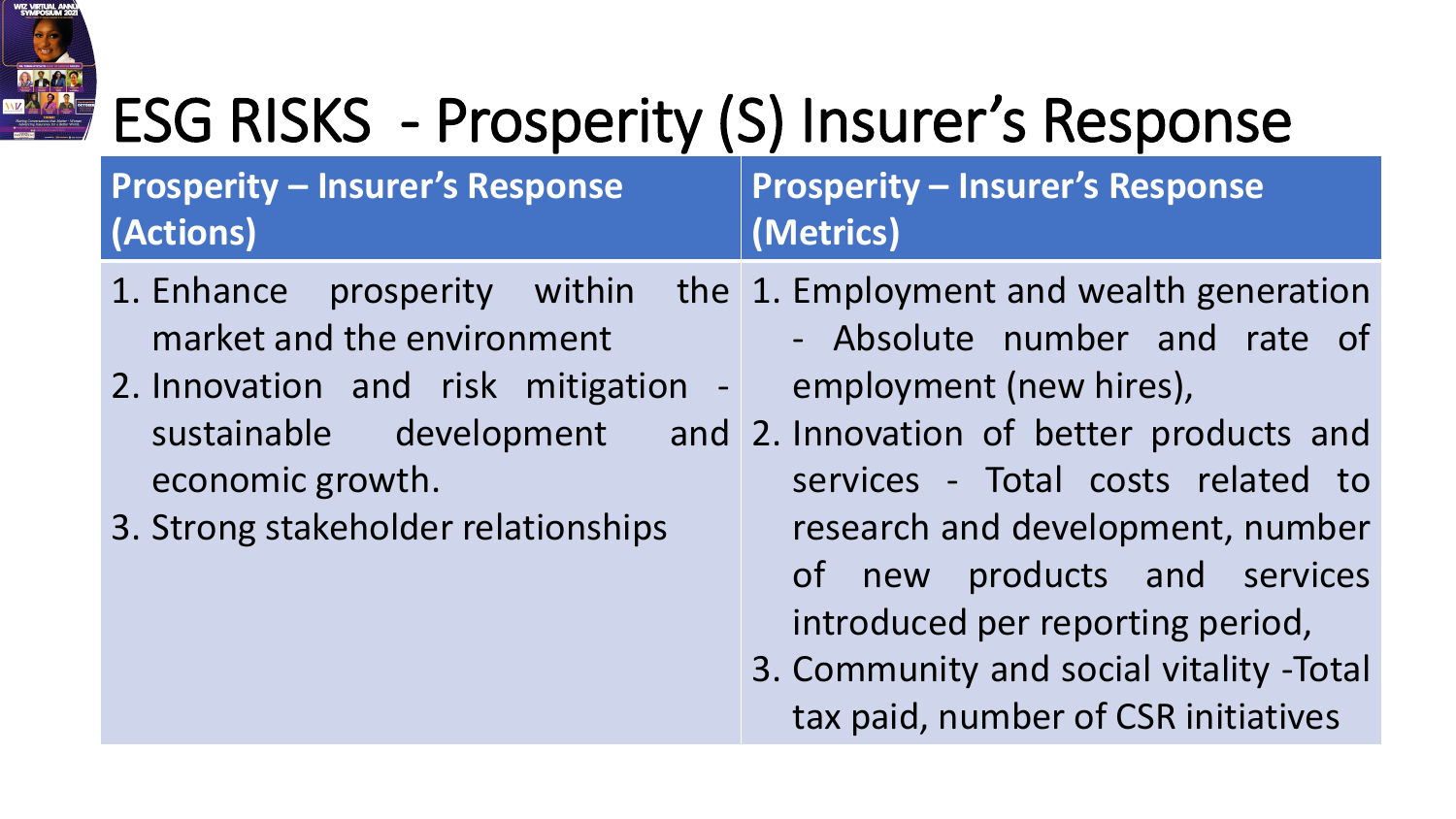

# **ESG RISKS** - Principles of Governance (G)

| <b>Governance - Considerations &amp; Risks</b>                                                                                                                                                                      | <b>Governance - Insurer's Response</b>                                                                                                                                                                                                                                                                                                 |
|---------------------------------------------------------------------------------------------------------------------------------------------------------------------------------------------------------------------|----------------------------------------------------------------------------------------------------------------------------------------------------------------------------------------------------------------------------------------------------------------------------------------------------------------------------------------|
| 1. Quality of Boards of Directors<br>2. Director Independence<br>3. Oversight of operations, risks &<br>opportunities<br>4. Ethical behaviour<br>• Conflict of Interests<br>5. Director and management compensation | • Board and its committees: Economic, &<br>ESG skills; executive or non-executive;<br>independence; tenure of directorships;<br>of each director's<br>other<br>number<br>directorships; gender<br>• Reporting unethical or unlawful behaviour<br>• Opportunities and risks balanced with<br>economic, environmental and social issues. |
| Major Mitigant - Sound Corporate Governance Guidelines<br>Developed by the Regulator - Insurers need to Comply with the<br><b>Requirements</b>                                                                      |                                                                                                                                                                                                                                                                                                                                        |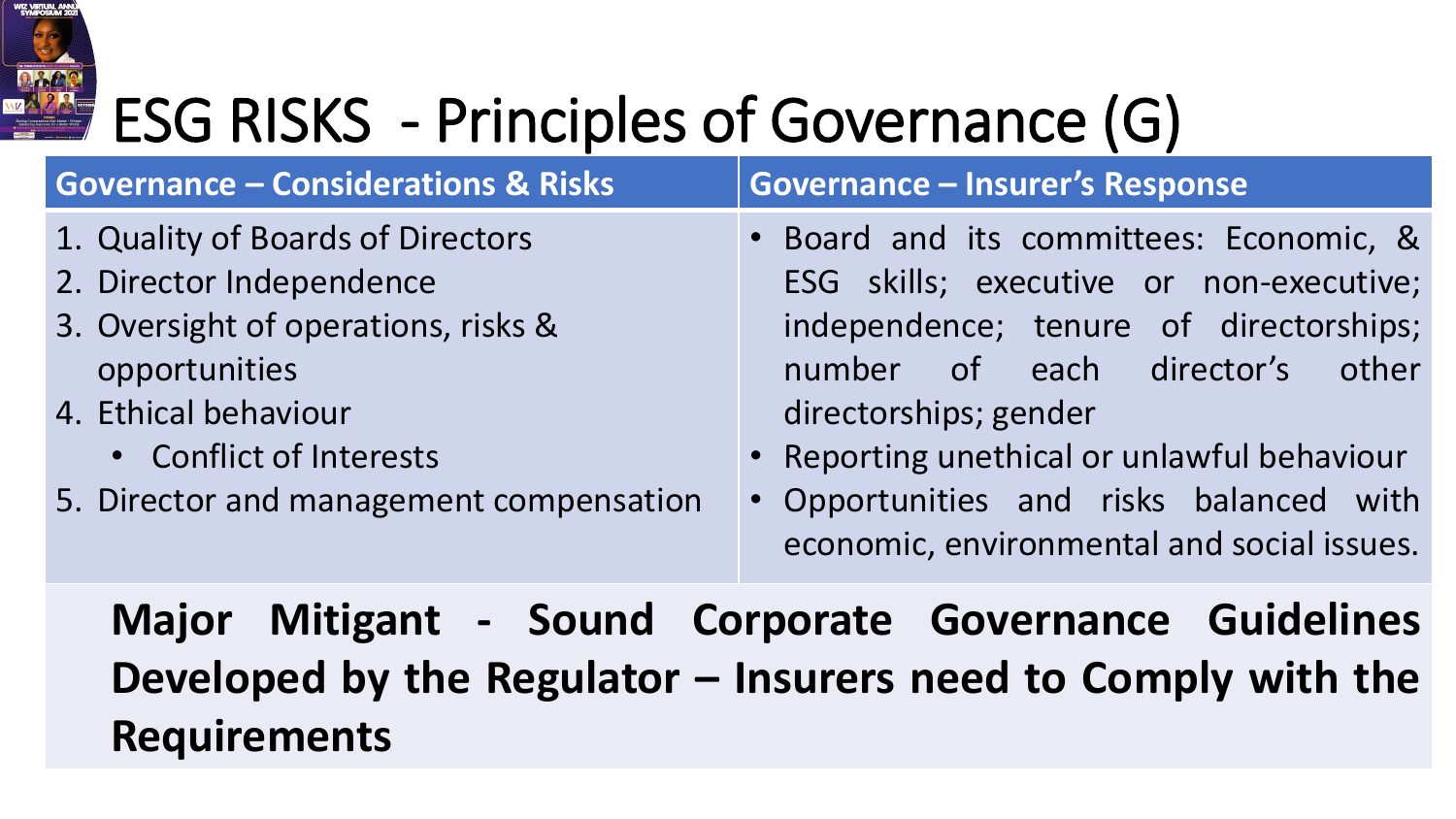

## ESG RISKS - Governance (G) Insurer's Response

#### **Governance – Metrics**

- 1. Quality of Boards of Directors (composition & Skills mix, gender diversity)
- 2. Board Meeting Attendance
- 3. Ethical behaviour Total number and nature of incidents of corruption; monetary losses from unethical behaviour
- 4. Risk and opportunity oversight Economic, environmental and social topics in capital allocation framework.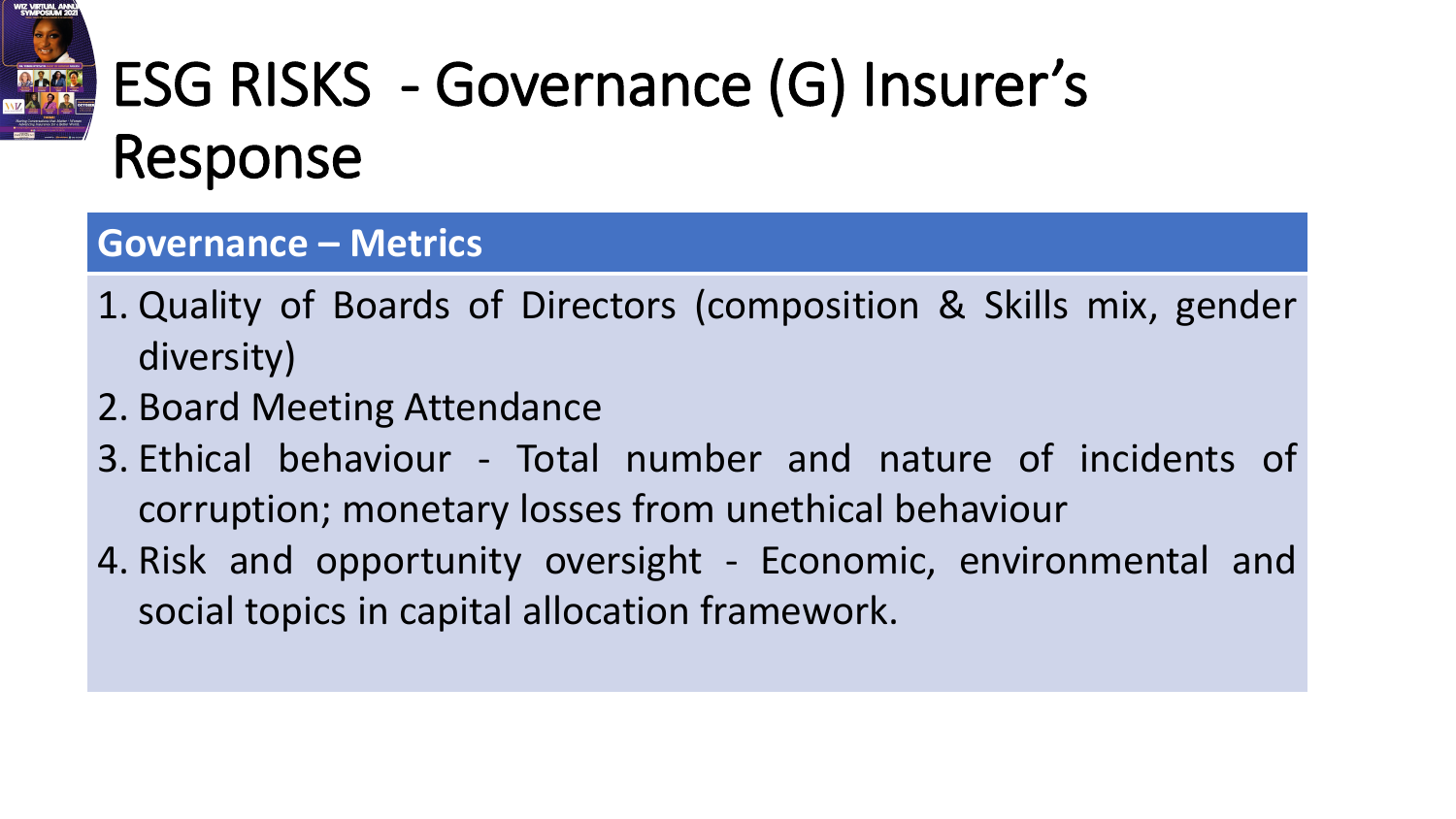

## ESG RISKS - REFLECTIONS ???

**Business with companies that damage the environment? – Impact Reduced Business/Investment Options – Growth Risk (target market reduced)**

**Lower premiums for ESG compliant customers? Lower business returns**

**Weather insurance to only those ESG compliant? Lower new Business**

**Invest into Green projects? – PA status, regulatory compliance**

**Foreign funding to be channelled towards ESG compliant investments – Partnership Opportunities**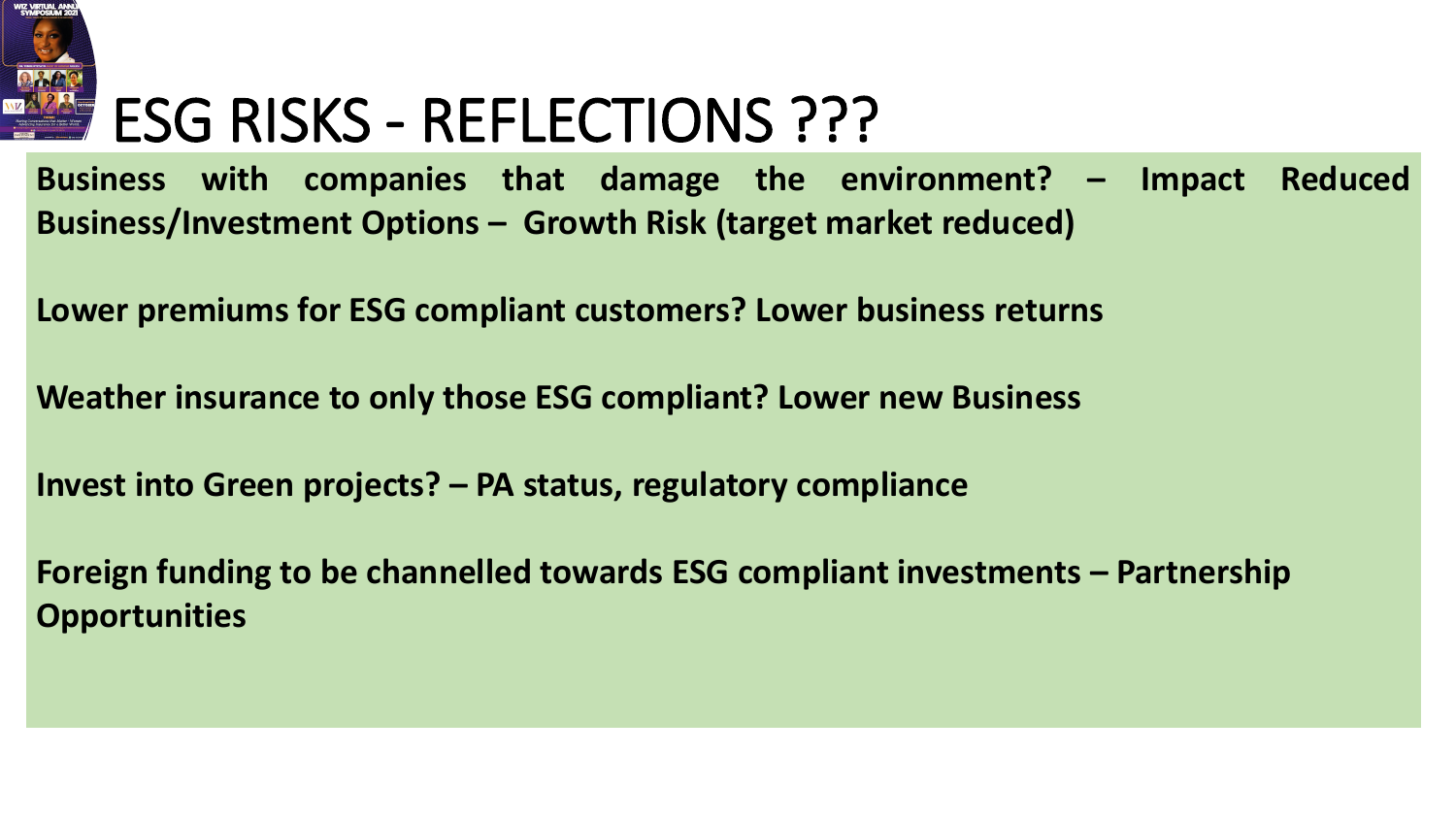

## CONCLUSION & RECOMMENDATIONS

#### **ESG Practices – Rising Global Trend**

**Adoption Recommended**

**Proactive Compliance**

**ESG Framework/Policy including Metrics, Training Programs Climate Change Project**

**Big Bang Approach**



**Phased Approach**